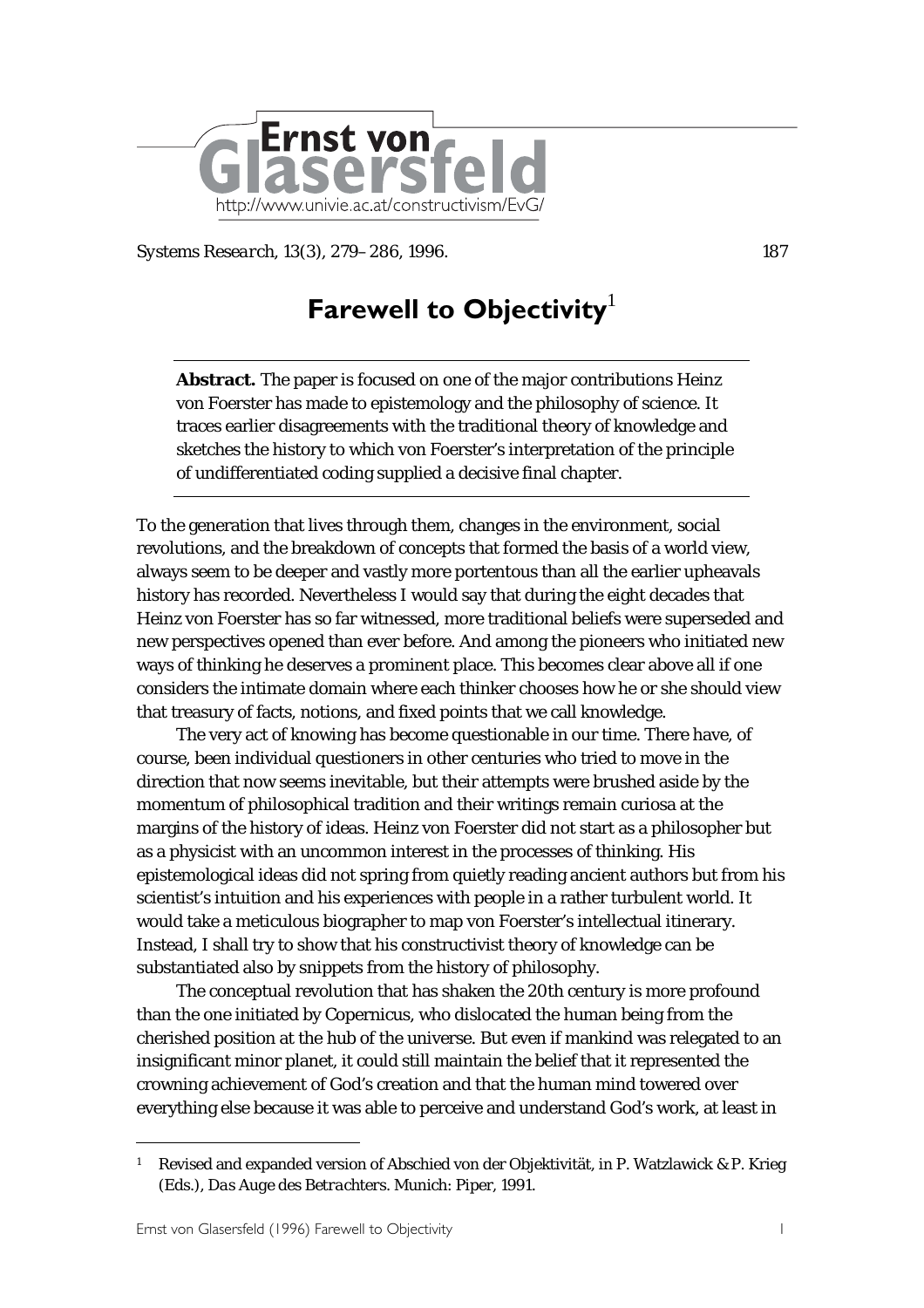its great lines. The 20th century has shown this belief to be illusory. Whatever the stuff is that we call knowledge, it can no longer be considered a picture or representation of an experiencer-independent world. Heinz von Foerster has said this with consummate elegance and precision: "Objectivity is the delusion that observations could be made without an observer."

This is not just a quip. Like many other brilliant formulations with which Heinz von Foerster has directed the development of cybernetics, this one is not only an effective slogan but also the expression of a practical consequence of the drastic remodeling that the last hundred years have brought about in a variety of sciences. The diverse "breakthroughs" are of course well understood by the specialists in the disciplines where they have happened. But so far only a handful of thinkers have begun to appreciate the collective weight of the implicit conceptual changes.

## **A Long Track of Dissent**

The general view of the activity of knowing, the knowledge it produces, and the theory of knowledge that is to describe how it works is by and large still conditioned by the age-old belief that what we come to know is there before we know it. It is seen as a process of discovery. As long as we imagine it in this fashion, we inevitably slip into some form of realism that hinges on the belief that we could "recognize" things as they are, as though experiencing and cognizing had no significant influence on what we come to know.

Once one has understood that perceptions and observations do not drift like snowflakes into a passive receiver but are the result of actions carried out by an active subject, one cannot but wonder what precisely these actions are and how they work. That the active subject and the nature of its rational equipment are relevant, is not a novel idea ("ratio," after all, means relation). Protagoras, in the 5th century B.C., already explained that man is the measure of all things and determines *that* they are and *how* they are (Diels, 1957, p.122). Socrates, in Plato's dialog *Theaetetus*, takes the opposite position and declares that what is perceived must be there as perceivable beforehand (Theaetetus, Line 160). The mainstream of Western philosophy has always interpreted this in the realistic vein and insisted that the results of perception and observation have to be images of things that exist in themselves, independently of the human subject. But throughout history Protagoras, too, has found followers.

If I mention some of these dissenters who did not agree with the conventional wisdom of philosophy, it is not to show that the present revolution merely warms up old ideas and does not offer anything new. In my view, this would be a wrong interpretation. Rather, I want to document that a more relativistic point of view which, at the time of the pre-Socratics, some thinkers adopted on the grounds of intuition and informal logic, has been bolstered up by additional arguments in the course of history and, during last hundred years, by unexpected "empirical" findings in the sciences.

Although the history of ideas can hardly be considered to have run along an orderly linear path, it is possible to isolate some details which, in retrospect, can be seen as a development.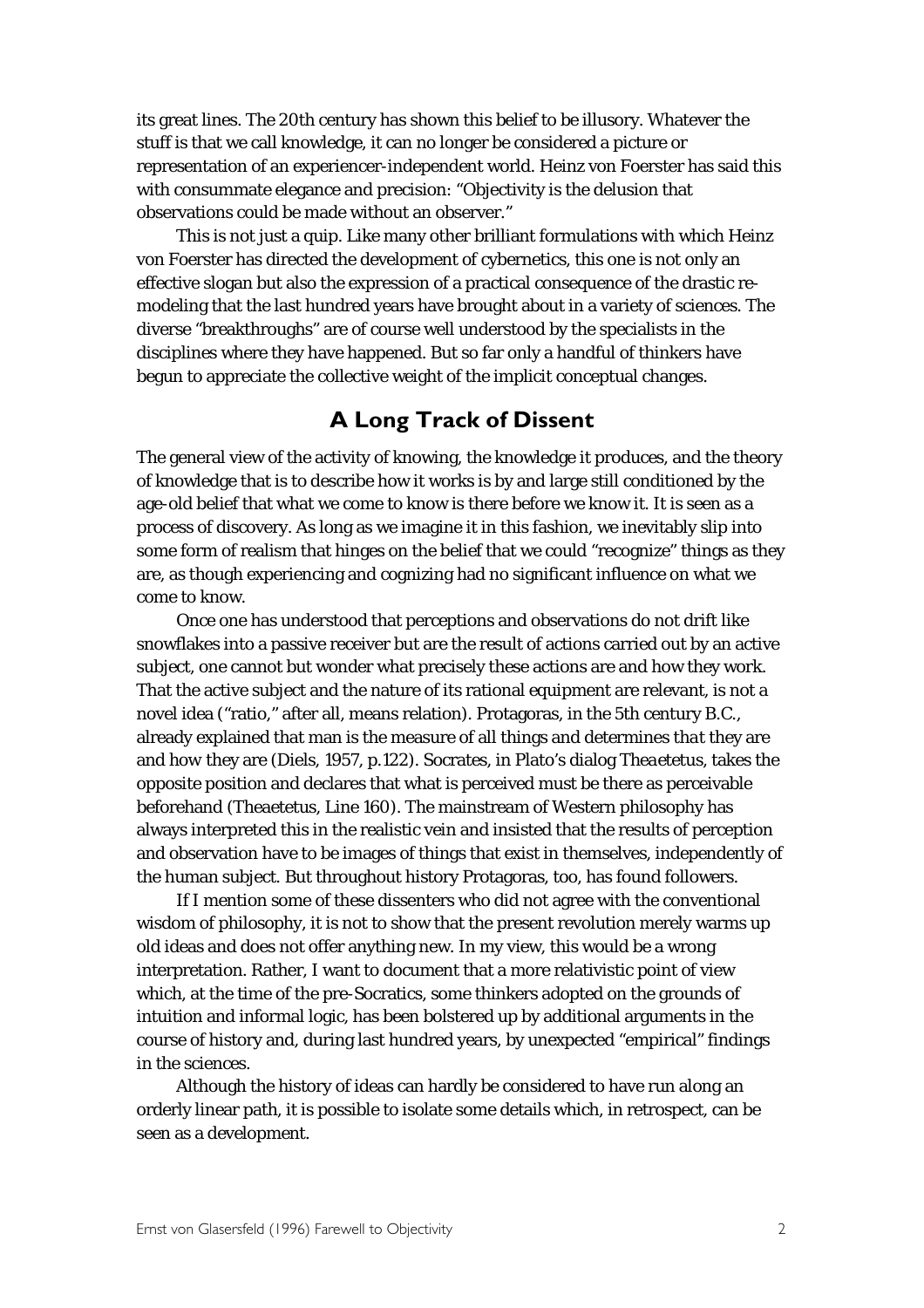Before Protagoras, Xenophanes had already remarked that even if a human mind succeeded in visualizing the world as it really is, that mind would have no way of knowing that it had done so (Diels, 1957, p.20). This paradox bedevils all those who would like to assume that our knowledge can reflect a world that is independent of the knower. George Berkeley characterized the situation when he said that we can compare ideas only with other ideas but never with what they are supposed to represent (Berkeley, 1710, I §8). There is no logical way around this impasse and all the philosophers of the West, having acknowledged it more or less explicitly, sidestepped into metaphysics. That is to say, they tried to gain knowledge of a real world by means that are not accessible to reason.

### **Different Views of Knowledge**

The sceptics barricaded themselves behind the logically irrefutable assertion that it is impossible to acquire certain knowledge about reality. By this stubborn denial, however, they merely contributed to the traditional conviction that the concept of knowledge could not be put in question. They also made themselves unpopular because at all times it was quite clear that there are kinds of knowledge which we simply have to trust. Whether you are a sceptic or a realist, you are constantly drawing conclusions from your experience which you cannot afford to doubt in the conduct of daily living. If you consider that this knowledge can hardly be imported ready-made from an external world, it becomes clear that it must in some way be constructed. This conclusion inevitably raises the question how reason can succeed to produce usable knowledge. This is the topic on which I have collected some outstanding remarks.

The Irish mystic John Scottus Eriugena, who rose to fame in the 9th century A.D., wrote a few lines that could serve as epigram for today's radical constructivism:

For just as the wise artist produces his art from himself in himself and foresees in it the things he has to make … so the intellect brought forth from itself and in itself its reason, in which it foreknows and causally pre-creates all things it desires to make. (Eriugena, quoted in Moran, 1985, p.102)

Eriugena's work was placed on the Vatican's Index almost as soon as it was published. Hence it is unlikely that either Vico or Kant had read it. But this is irrelevant, because both these philosophers would have arrived at Eriugena's conclusion along the path of their own thinking.

Vico summarized the notion of cognitive self-organization in the principle that God knew the world because it was He who had created it; humans, similarly, could know what they themselves have made, but not the world that was God's creation Vico, 1710, Ch.7 §3). Vico also noted that when we speak of "facts," we literally refer to something that has been made, because the word *factum* is the past participle of the Latin verb *facere.*

In Vico's view, we ourselves have constructed the things with which we furnish our experiential world. Beginning with the concept of point, we build up shapes, and with the concept of unit we generate numbers (*ibid.* Ch.1, §1). All this and what follows from it is the work of human imagination, a term he uses in the original sense of creating images. Human science, he suggests, is simply "the endeavor to bring things into agreeable relations" (*ibid.* Ch.7 §3). He frequently refers to mathematics as an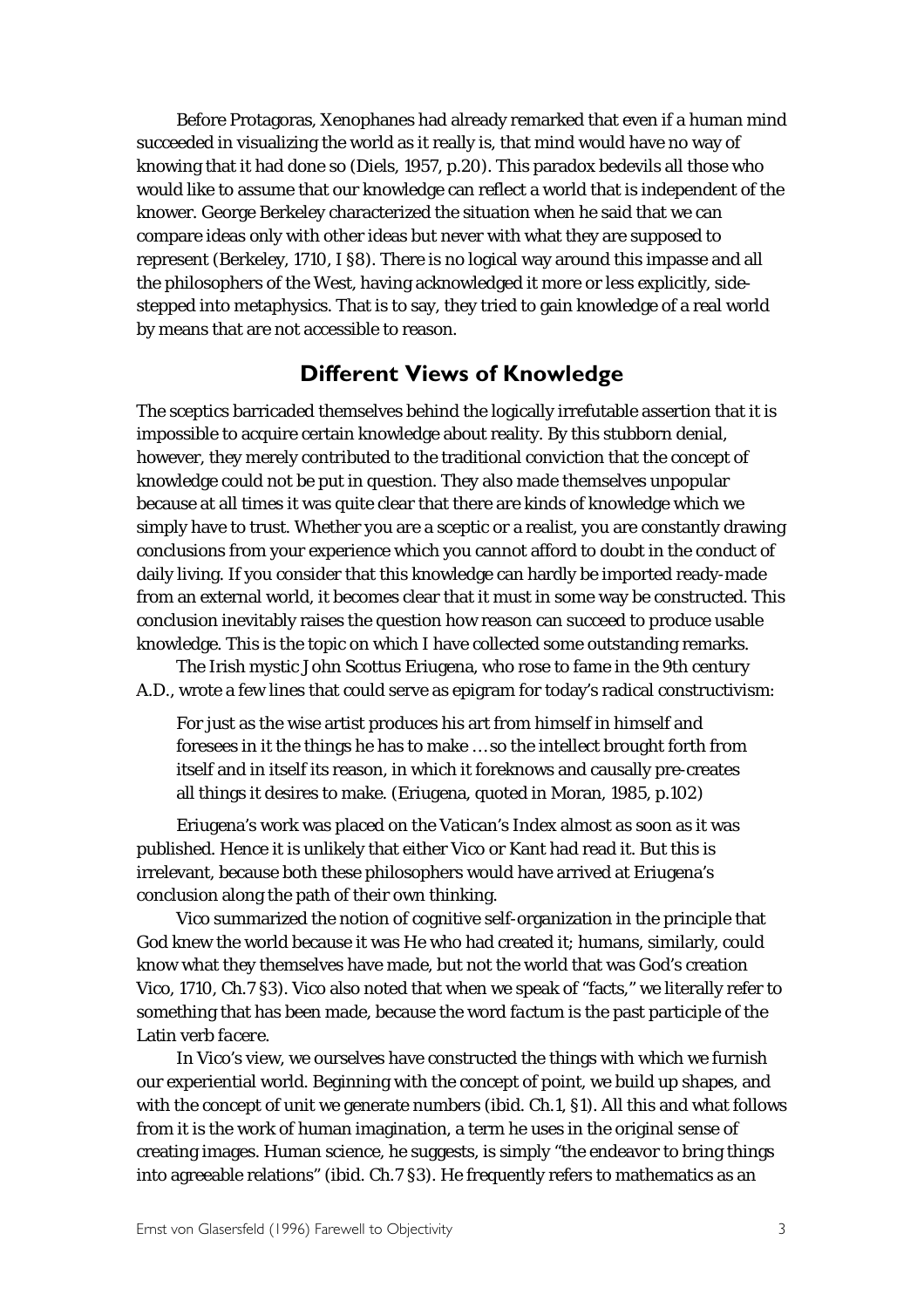operative science, and I therefore feel justified in interpreting the "agreeableness" of relations as a matter of smoothness, simplicity, and elegance.

Vico does not explicitly trace all the steps of the reasoning that led him to his theory of knowledge. It was Kant, half a century later, who made the analysis of reason a major objective. He methodically and logically dissociated the activity of knowing from the notion of discovering a pre-existing reality. In the preface to the 2nd edition of his *Critique of pure reason* he states his own version of Eriugena's intuition:

Reason can comprehend only what she herself brings forth according to her design. Following the principles of her judgments she must proceed towards lasting laws and compel Nature to reply to her questions, rather than allow herself to be led, as it were, on a leash. (Kant, 1787, B:XIII)

Later, in the course of his analysis of concepts, Kant expands this in a way that anticipates one of the corner-stones of radical constructivism. He picks up a suggestion first made by David Hume and concludes that all relations, be they consciously grasped or not, are the result of our acts of understanding. He explains:

…we cannot represent anything connected to an object, unless we ourselves have made the connection, and among all representations the representation of a *connection* is the only one that is not given by the object, but can be achieved only by the subject itself because it is the result of its own activity. (*ibid.* B:130)

Two things must be made clear in this quotation. First, when Kant speaks of connection (*conjunctio*), he includes every kind of relating and joining our thinking can accomplish. It covers not only the composition of objects out of single sensory properties, but also the mutual coordination of the composite objects, the perceiving or visualizing of spatial arrangements or temporal successions, and the relating of one experience to another. In short, every kind of linkage we use in order to build up concepts and conceptual structures. Consequently, everything that, on the grounds of some analysis, is considered a composite, everything to which we attribute "structure," is the product of our own capability to present things to ourselves. This is the implicit conceptual basis for von Foerster's "construction of realities."

The second point concerns an aspect of Kant's formulation that is likely to mislead unwary readers. A connection, he wrote, is the only representation that cannot be given by the object. This has been taken to imply that there are properties and thus a form of particular existence that could be ascribed to the object and through it to the "thing in itself." But this cannot be what Kant had in mind. He explicitly says that we cannot think of anything connected with an object, unless we ourselves have made the connection. Indeed, the object, insofar as it consists of more than one sensory perception, arises in the act of our representation and must not be thought of as preformed in any way. The "thing in itself," therefore, is a construct (Kant calls it a heuristic fiction) which we can project into "reality" (i.e. the *ontic* world) only after we have conceptually composed it.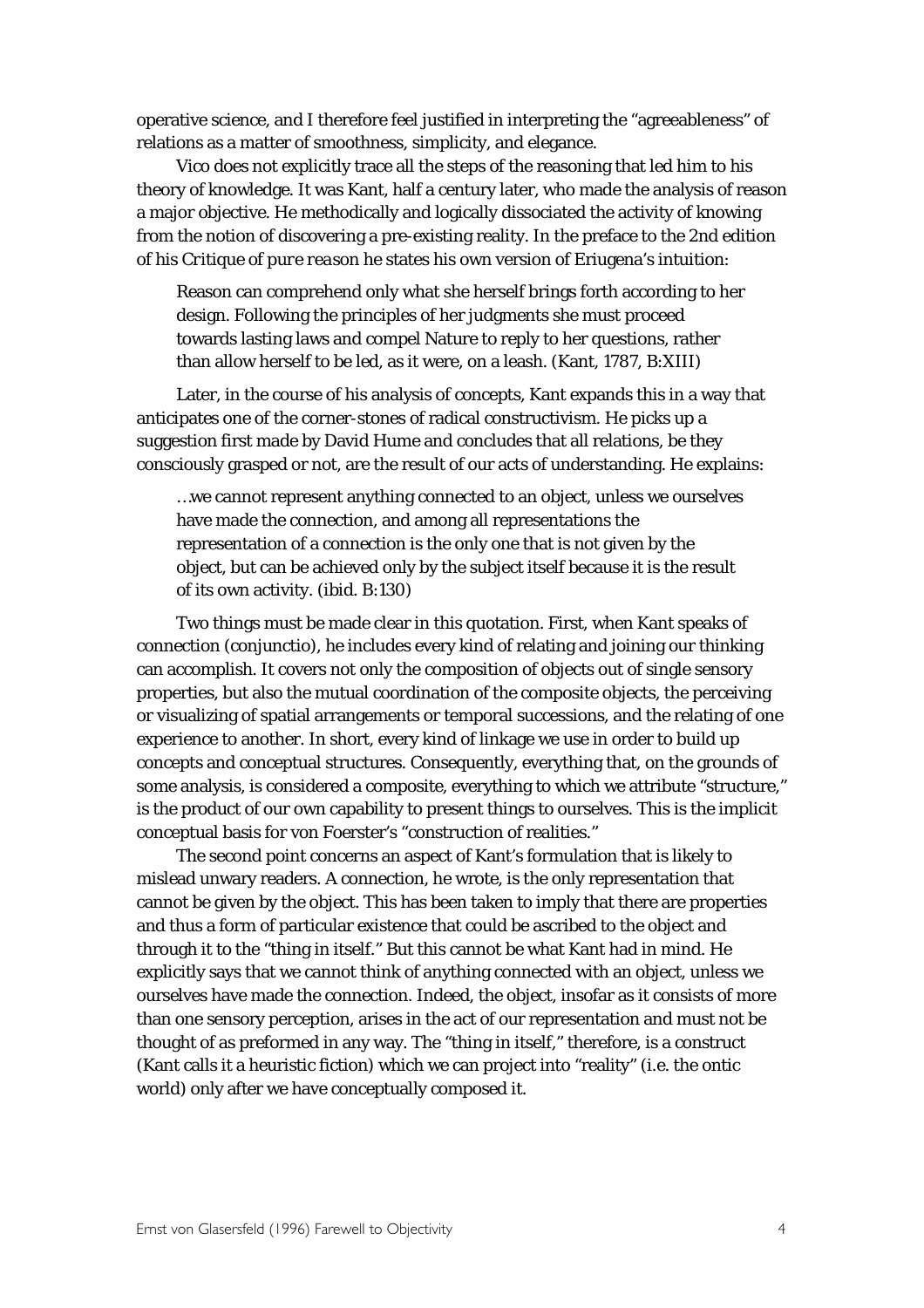Today, this Kantian insight is particularly relevant when we come to Piaget and read: "l'objet se laisse faire" (the Object allows itself to be treated) (Piaget, 1970, p.64). In this regard, Piaget's Genetic Epistemology is in full agreement with Kant: the child must first conceptually construct an object before it can begin consciously to act upon it.

In *The child's construction of reality* (1937), Piaget provides a fairly detailed developmental model of how children may construct objects and consider them as "permanent" furniture in their experiential world. Neither Kant nor Piaget, however, asked what formal logical procedure could yield such a fundamental result. In one of his seminal papers, Heinz von Foerster proposed a mathematical model that opens a path in this direction. It shows how the permanence of objects may arise as "eigenvalue" from the recursion of experiences each of which is but a fleeting partial reconstruction of a preceding one (von Foerster, 1976).

Continuing the report on dissenters who stepped out of the philosophical tradition and relinquished the dogmatic belief that knowledge must in some way represent an independent ontology, I want to mention Hermann von Helmholtz, one of the most successful scientists of the 19th century. In a postscript to his famous paper on the notion of conservation that became a corner-stone

of the "First principle of thermodynamics," he added some twenty years later that he had come to realize that the notion of causality "is in fact nothing but the presupposition of lawfulness in all appearances of nature" (Helmholtz, 1881). A full exposition of this point can be found in his posthumously published papers:

Compared to other hypotheses concerning laws of nature, the causal law is in the following respects an exception: (1) It is the prerequisite for the validity of all others. (2) It gives us the only possibility to grasp something that has not yet been observed. (3) It is the necessary basis for goal-directed behavior. (4) The natural mechanics of connecting our representations leads us towards it. Hence we have the strongest motives to wish that the law of causation be correct; it is the foundation of all thinking and behaving. (Koenigsberger, 1902, p.247)

These four points are a somewhat expanded reformulation of the approach to causality that David Hume had taken in the 18th century. Kant reports that it was Hume's ideas that shook him out of a dogmatic slumber. While most philosophers and scientists of the 18th century slumbered on, Helmholtz took both Hume's and Kant's analyses to heart. In a famous lecture on perception, he expounded not only Kant's view that the specific character of our sensory organs determines our sensory impressions, but also the more fundamental idea that space and time are inherent in the conceptual functioning of our reason rather than in the real world (Helmholtz, 1878).

Taken seriously, this brings about a radical shift in our conception of all knowledge, including the knowledge we call scientific and consider more reliable than any other. If space and time are imposed by us as the coordinates that serve to order and systematize experience, then we have no way of representing to ourselves anything that lies outside the domain of our experience. What appears as pattern to us, as sequence of events, as structure of any kind, simply disintegrates and becomes unthinkable if we take away the spatial and temporal coordinates. What we call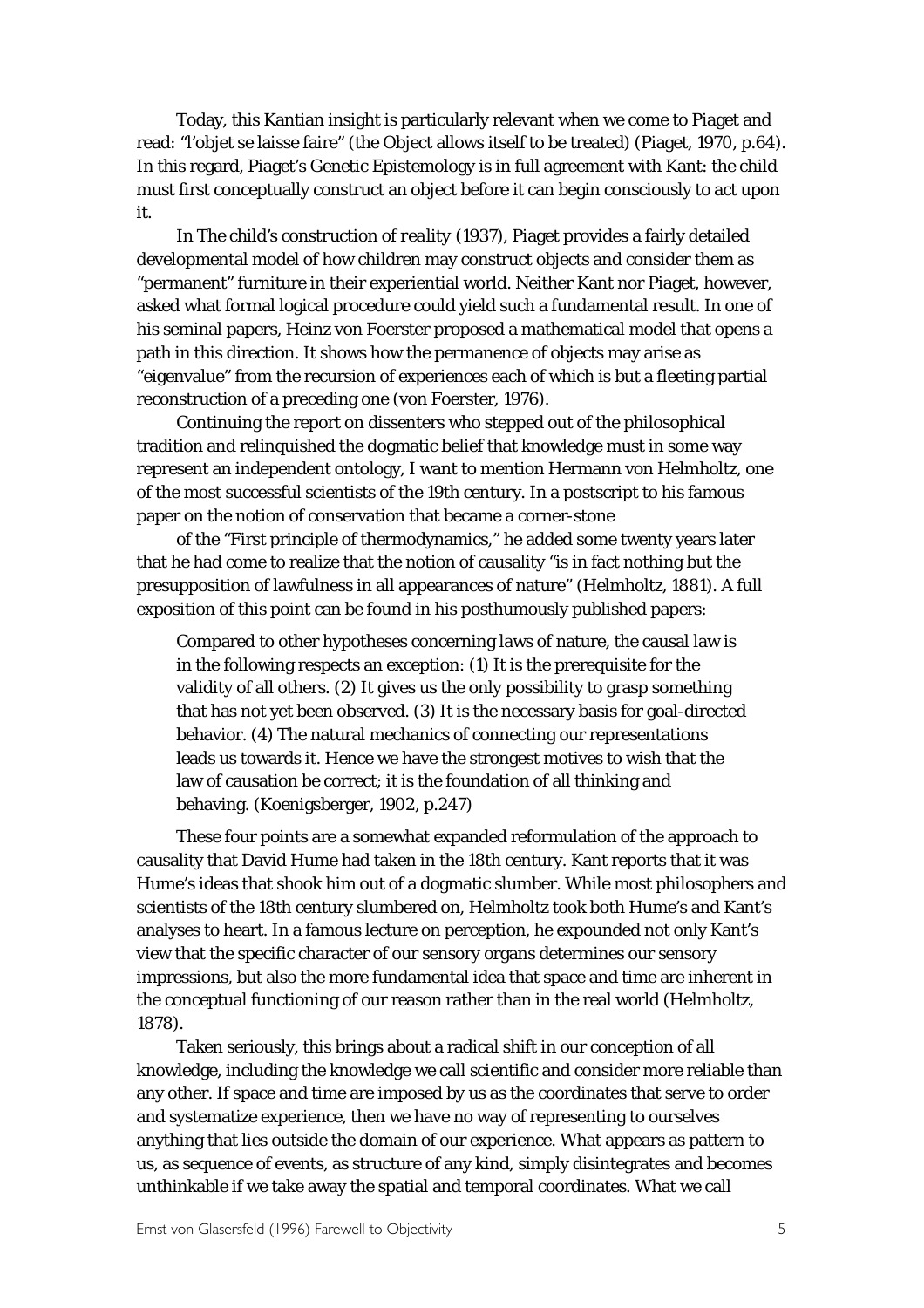knowledge, therefore, cannot possibly be a picture or representation of a reality that has not undergone the transformation of being experienced.

I want to emphasize that this change of view in no way diminishes the importance of knowledge. Its meaning and its value are replaced by a meaning and a value that are indeed more vital. Instead of the supposed correspondence with an unfathomable reality, it is the service knowledge renders that can now be seen as its testable justification. As Humberto Maturana has said, to know means to act effectively (Maturana, 1980, p.53). To this I add as a complement: Knowledge means to understand. In both the domain of action and the domain of thought, we actively endeavor to fit elements into sequences that we can use as models to gain and to maintain an equilibrium. On the one side, the structures we compose consist of sensorimotor elements, on the other they consist of concepts—and since our concepts usually have roots in sensorimotor experience, the two domains are nearly always intermingled.

In the field of cybernetics, the term "model" has a special meaning. In everyday language it usually refers either to a kind of prototype, a master design according to which something has to be built, or to a replica made in another material or a different size. In cybernetics it is a construct intended to function more or less like an item whose dynamic structure one cannot examine or copy. We have this second sense in mind when we say that our knowledge is made up of conceptual models that enable us to orient ourselves in the experiential world, to foresee situations, and sometimes even to determine experiences.

From this premise we come to the "radical" conclusion that the role of knowledge is not to reflect an objective reality but to empower us to act effectively in the world of our experience, which is to say, to act so that we achieve a goal we have chosen. Hence the constructivist axiom that knowledge must *fit* reality but does not represent.

At first sight it might seem that this modification of the concept of knowledge, though it might require changing an idea here and there, does not drastically alter the accustomed picture of the world. One could think, for instance, that a theory found to fit the world need not be an exact picture, but since it fits it must in some sense reflect that world. This, however, would be a false conclusion. The judgment that a theory fits is always based on the observation that it has been appropriate in its actual applications.2 It is a judgment drawn from experiences and not from encounters with things in themselves. Besides, it is always relative to specific goals and limited to instances in the past. And the way we see and know experience is determined by the properties of our reason which, as Kant said, "can comprehend only what she herself brings forth according to her design."

l

<sup>&</sup>lt;sup>2</sup> This is, indeed, the implication of Popper's proposal to substitute falsification for the conventional notion of verification that is logically unattainable (cf. *Conjectures and refutations*, London: Kegan Paul, 1962). For an exposition of the differences between constructivism and Popper's critical realism see my *Radical constructivism: A way of knowing and learning,* London: Falmer Press, 1995.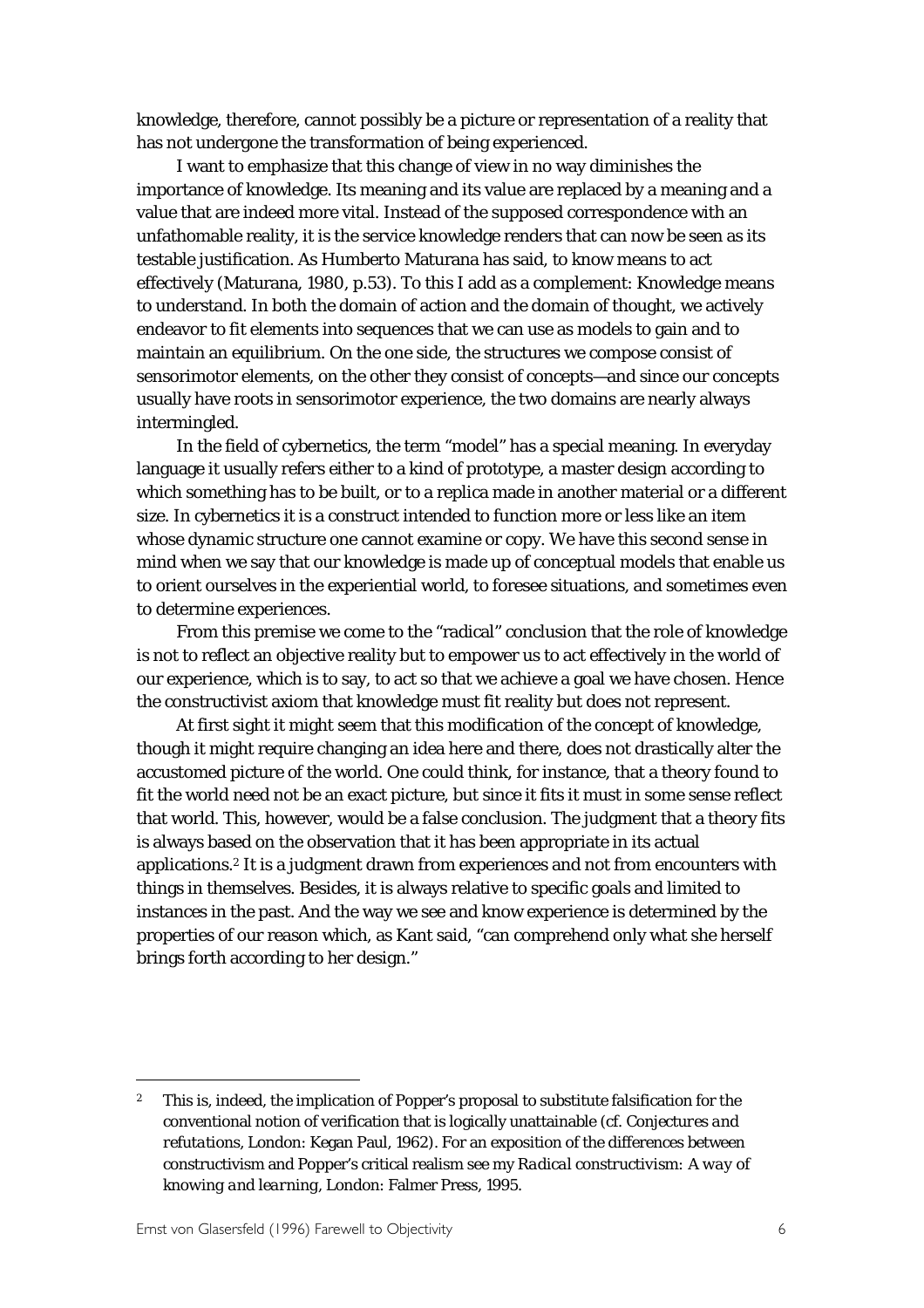#### **Recent Developments**

For science and the philosophy of science the constructivist redefinition of the concept of knowing entails a radical shift that would never have been considered had science itself not opened perspectives and produced facts that were no longer compatible with the traditional theory of knowledge.

As early as the 1930s, prominent physicists left no doubt in their writings that the theory of relativity and quantum mechanics had led to findings that seemed incompatible with the notion of science as a search for objective truth. But this did not immediately change the accepted picture of the world. As Gotthard Günther remarked in 1958:

Modern Philosophy has so far made little effort to acknowledge the downright world-shaking consequences of the contemporary scientific situation. (Günther, 1958, p.9)

This delay in coming to terms with new conceptions in other disciplines is characteristic not only of philosophy. The study of perception, which is a very lively branch of psychology, is divided into subsections, each of which focuses on a specific sensory modality. The psychologists who concentrate on visual experience, rarely take note of the work of their colleagues in the auditory domain. In that branch, there is a respectable literature on a phenomenon called "the cocktail party effect." To experience this effect, one does not need a laboratory. As the name suggests, it happens at mundane events such as cocktail parties. While you are listening to someone's rather tedious account of a trivial experience, you suddenly become aware that a more interesting conversation is going on behind you. You shift your attention to the voices at your back and follow the bore's tale just enough to be able to utter a polite noise whenever he or she pauses.—The fascinating feature in this event is the fact that you are able to switch your attention from one stimulus to another, without any "objective" change in the stimuli. This contradicts the naive stimulus theory according to which attention is guided by conditions in the environment. As I discussed at some length in another context, a similar effect has been observed in the visual domain. We are able to move the focus of attention in the visual field without moving our eyes (Glasersfeld, 1981). Yet, although this spectacular finding was independently reported thirty years ago by prominent experimentalists, it has not yet had the slightest impact on the passive model of perception that is generally presented by psychologists and philosophers.

An even more powerful argument for the contention that it is the subject that actively constructs what it perceives was put forth by Heinz von Foerster when he formulated the "Principle of undifferentiated coding" that applies to all perception:

The response of a nerve cell does *not* encode the physical nature of the agents that caused its response. Encoded is only "how much" at this point on my body, but not "what." (Foerster, 1973, p.38)

Because it has been known at least since Johannes Müller mentioned it in 1838, textbooks on perception, especially those that take into account the experimental history of the field, occasionally state the fact that neural signals do not indicate the quality of the stimulus. To my knowledge Heinz von Foerster was the first to draw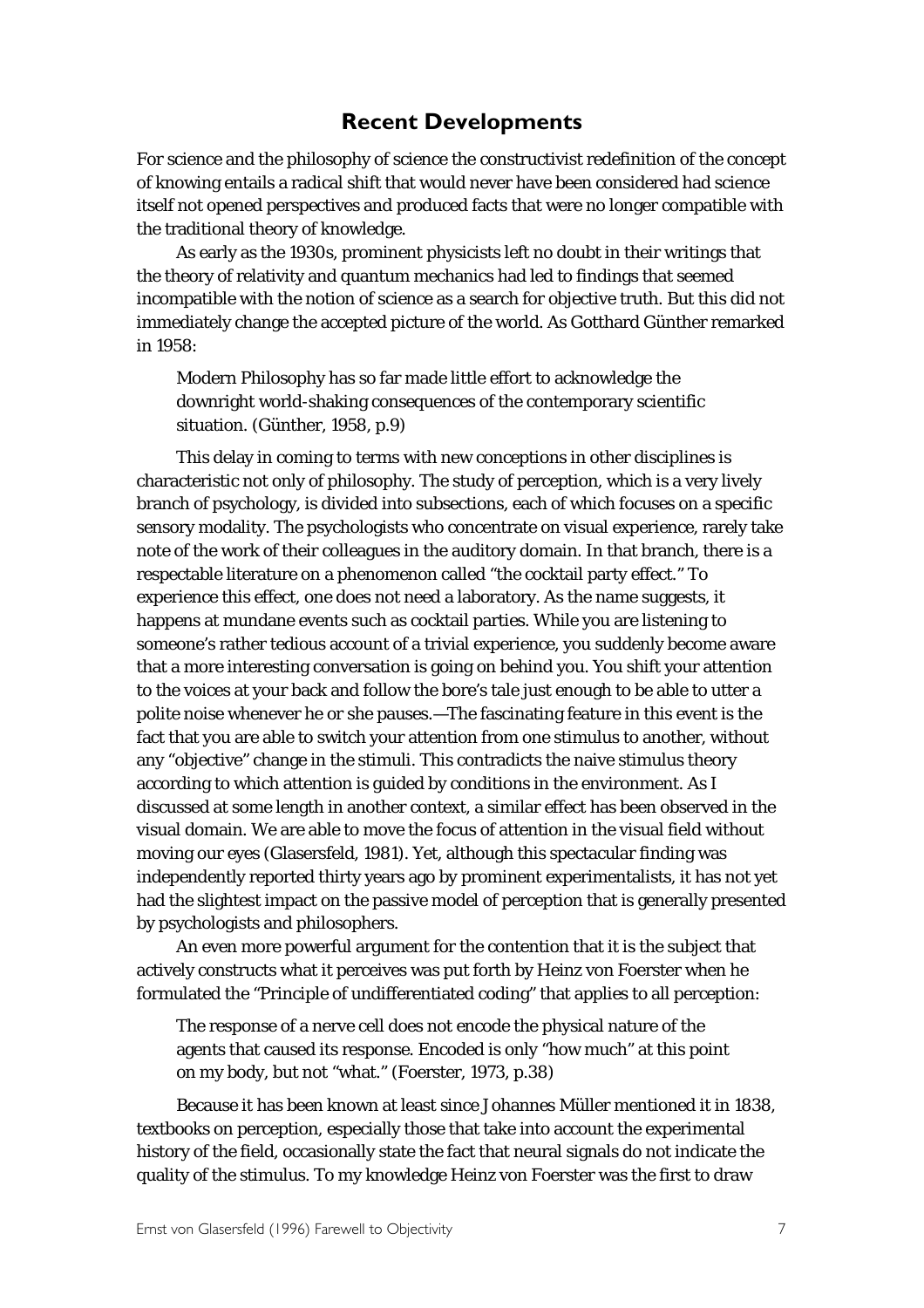attention to its epistemological implications. It is, of course, more comfortable to perpetuate the myth that our senses provide us with "information" that tells us what the world is like, rather than to ask how it comes about that we perceive it the way we do.

Today, research into cognition has become a wide-spread enterprise and it is somewhat depressing to see that most of it proceeds from a model of perception that has long ago been revealed as untenable. The constructivist orientation, launched by Piaget in the 1930s and greatly enhanced and put on a much wider scientific basis by the work of Heinz von Foerster, still meets a great deal of resistance. In recent years, however, a change of attitude has begun to emerge. That the pursuit of objectivity in the ontological sense is a delusion, has been confirmed by studies in the relatively new discipline of sociology of science and the conceptual paradoxes that have come to the surface in quantum physics have shaken several philosophers of science out of their dogmatic slumber. They no longer see the goal of science as the unveiling of the universe but rather as the invention of models that allow us to cope with the problems presented by our experience (Rorty, 1982)

The concept of knowledge is thus actually changing. Traditional philosophy was forever searching for timeless truths that would be independent of the thinking subject. With the spreading of the Kantian insight that what we rationally grasp is always what human reason builds up according to its own rules, interest has been growing in *how* this building-up proceeds. And this is the area in which we celebrate Heinz von Foerster as a pioneer. There can be no final answers in this area but only models that, for the time being, satisfy our demands. Hence he reminds us that the responsibility for the world we conceptually construct and enact rests with us. Since the task of human thinkers can no longer be to understand a world that God has made, they may at last begin to work towards a viable equilibrium in the world that they experience.

#### **References**

Berkeley, G. (1710). A Treatise Concerning the Principles of Human Knowledge. Diels, H. (1957). Die Fragmente der Vorsokratiker. Rowohlt, Hamburg. Foerster, H.von (1976). Objects: Tokens for (eigen)behaviors,ASC Forum, 8 (8–9).

Foerster, H.von (1978). On constructing a reality. In Preiser, W.F.E. (ed.),

Environmental Design Research, Dowden, Hutchinson & Ross, Stroudsburg. Glasersfeld, E.von (1981). An attentional model for the conceptual construction of unit

and number, Journal for Research in Mathematics Education, 12 (2), 83–94.

Günther, G. (1958). Die gebrochene Realität, Augenblick, 3 (3).

Helmholtz, H.von (1878). Die Tatsachen in der Wahrnehmung. In Vorträge und Reden, Vol.2), Braunschweig, 1884.

Helmholtz, H.von (1881), Postscript to his treatise Über die Erhaltung der Kraft, 1847. In Hertz, P. & Schlick, M. (eds.), Helmholtz, Epistemological writings, Reidel, Dordrecht, 1921.

Kant, I. (1787). Kritik der reinen Vernunft.

Koenigsberger, L. (1902). Hermann von Helmholtz, Vol.1. Braunschweig

Maturana, H. (1980). Biology of cognition. In Maturana, H. & Varela, F. Autopoiesis and Cognition, Reidel, Dordrech/Boston.